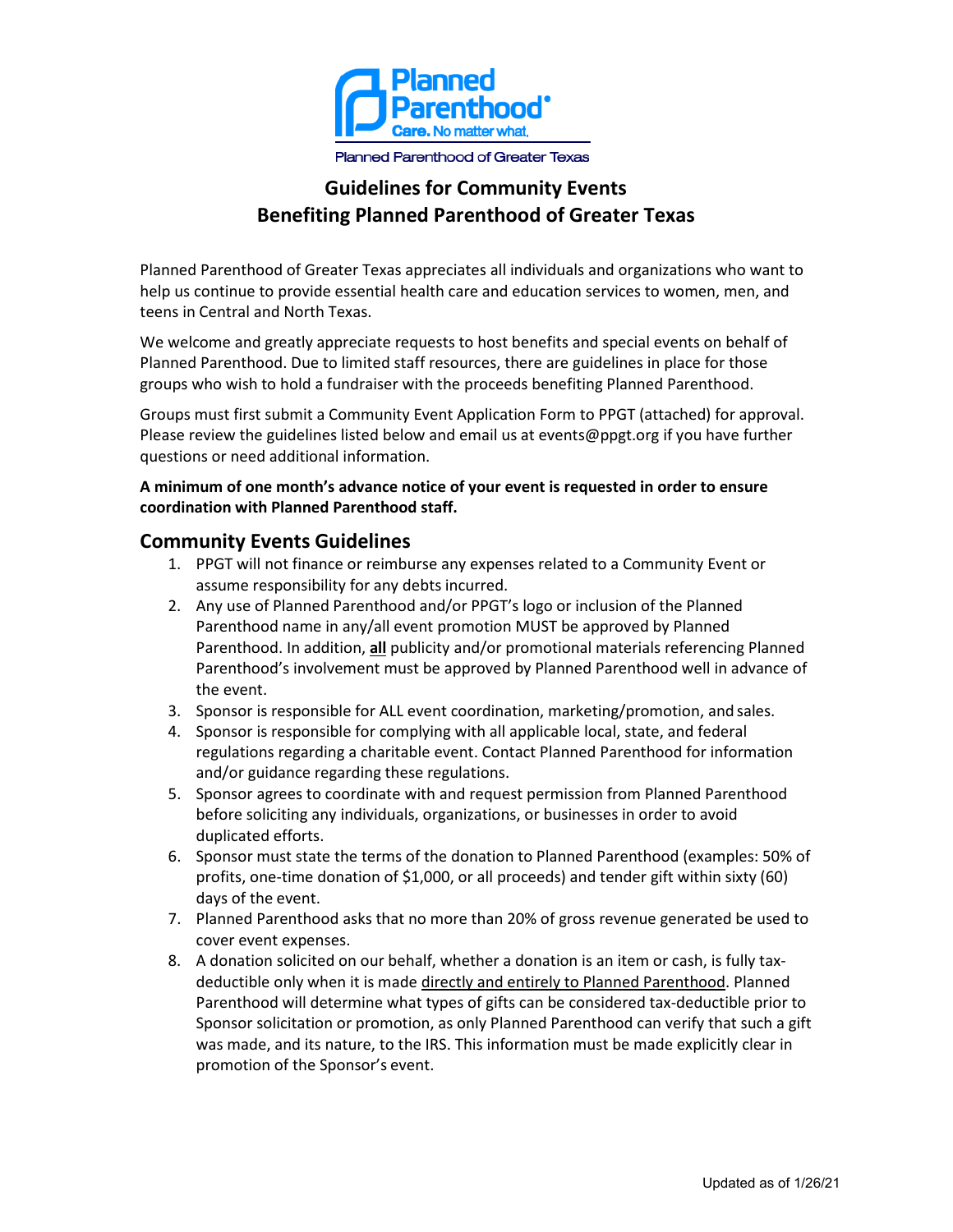- 9. When a portion of the ticket price or suggested donation from a participant of the Sponsor's event is not tax-deductible, the Sponsor must clearly state this on all materials as well as on the application form.
- 10. Planned Parenthood is unable to sell tickets, coupons or raffle tickets for any Community Event.
- 11. Due to limited resources, Planned Parenthood cannot guarantee volunteers/staff will attend an event.
- 12. Planned Parenthood will not associate with businesses, organizations, or individuals known to conduct themselves in a manner that is incompatible with ourmission.

#### **All community event requests will be considered individually. Planned Parenthood reserves the right to refuse involvement with or cancel an event for any reason.**

*Generally, the following events/campaigns will not be approved:*

- Events/campaigns falling in close proximity to a Planned Parenthood event.
- Events/campaigns that rely heavily on the use of Planned Parenthood staff and/or volunteers
- Events/campaigns that require significant attendance from Planned Parenthood staff and/or volunteers.
- Events/campaigns that require significant response from the Planned Parenthood mailing list to generate the majority of the event's revenue.
- Events/campaigns involving the sale of tickets or merchandise on the "remit orreturn" plan or one that employs salespeople on a commission basis.

#### **After reviewing these guidelines, please complete the attached Community Event Application Form and submit the application to Planned Parenthood:**

**By mail:** Planned Parenthood of Greater Texas Attn: Development Office 7424 Greenville Avenue, Suite 206 Dallas, TX 75231 **By e-mail:** [development@ppgt.org](mailto:development@ppgt.org)

#### **For addition information, please contact the Development [Team at Development@](mailto:Kayla.Bass@ppgt.org)ppgt.org or 512-351-4066.**

All Community Events are greatly appreciated; however, Planned Parenthood reserves the right to disapprove or cancel an event for any reason. Coordination with staff is crucial to a successful event.

We appreciate your support for Planned Parenthood and our mission: to help people make informed, private decisions in matters of sexuality, reproduction, and parenthood. Your efforts make a huge impact!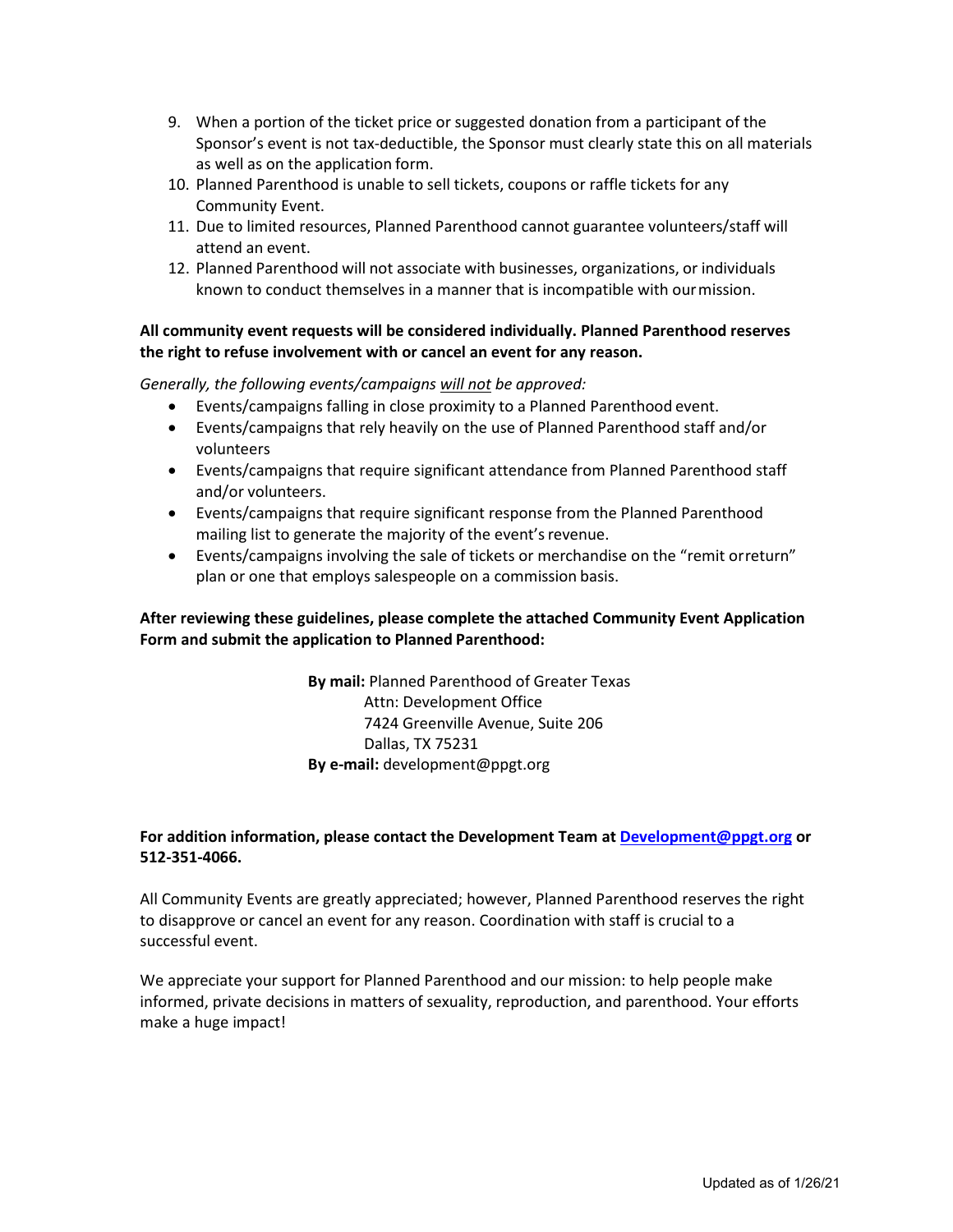

Planned Parenthood of Greater Texas

# **Community Event Application Form Planned Parenthood of Greater Texas**

| □ Corporation □ Non-Profit □ Other: _______________                                                                                                                                                                                 |  |  |  |                                                                                   |
|-------------------------------------------------------------------------------------------------------------------------------------------------------------------------------------------------------------------------------------|--|--|--|-----------------------------------------------------------------------------------|
|                                                                                                                                                                                                                                     |  |  |  |                                                                                   |
|                                                                                                                                                                                                                                     |  |  |  |                                                                                   |
|                                                                                                                                                                                                                                     |  |  |  |                                                                                   |
|                                                                                                                                                                                                                                     |  |  |  |                                                                                   |
|                                                                                                                                                                                                                                     |  |  |  |                                                                                   |
|                                                                                                                                                                                                                                     |  |  |  |                                                                                   |
|                                                                                                                                                                                                                                     |  |  |  |                                                                                   |
| Location: <u>contraction</u> and contract the contraction of the contraction of the contract of the contraction of the contraction of the contract of the contraction of the contraction of the contract of the contract of the con |  |  |  |                                                                                   |
|                                                                                                                                                                                                                                     |  |  |  |                                                                                   |
| Event Description: Please include any ticket prices or entrance fee information if applicable.                                                                                                                                      |  |  |  |                                                                                   |
|                                                                                                                                                                                                                                     |  |  |  |                                                                                   |
|                                                                                                                                                                                                                                     |  |  |  |                                                                                   |
|                                                                                                                                                                                                                                     |  |  |  | What is your estimated total revenue for this event/effort?______________________ |
| What percentage of revenue will be used for expenses? __________________________                                                                                                                                                    |  |  |  |                                                                                   |
|                                                                                                                                                                                                                                     |  |  |  |                                                                                   |
| Please name any other charitable organizations that will benefit from this event:                                                                                                                                                   |  |  |  |                                                                                   |
|                                                                                                                                                                                                                                     |  |  |  |                                                                                   |

Will businesses be contacted for donations or assist in the event in any way? **Y N**